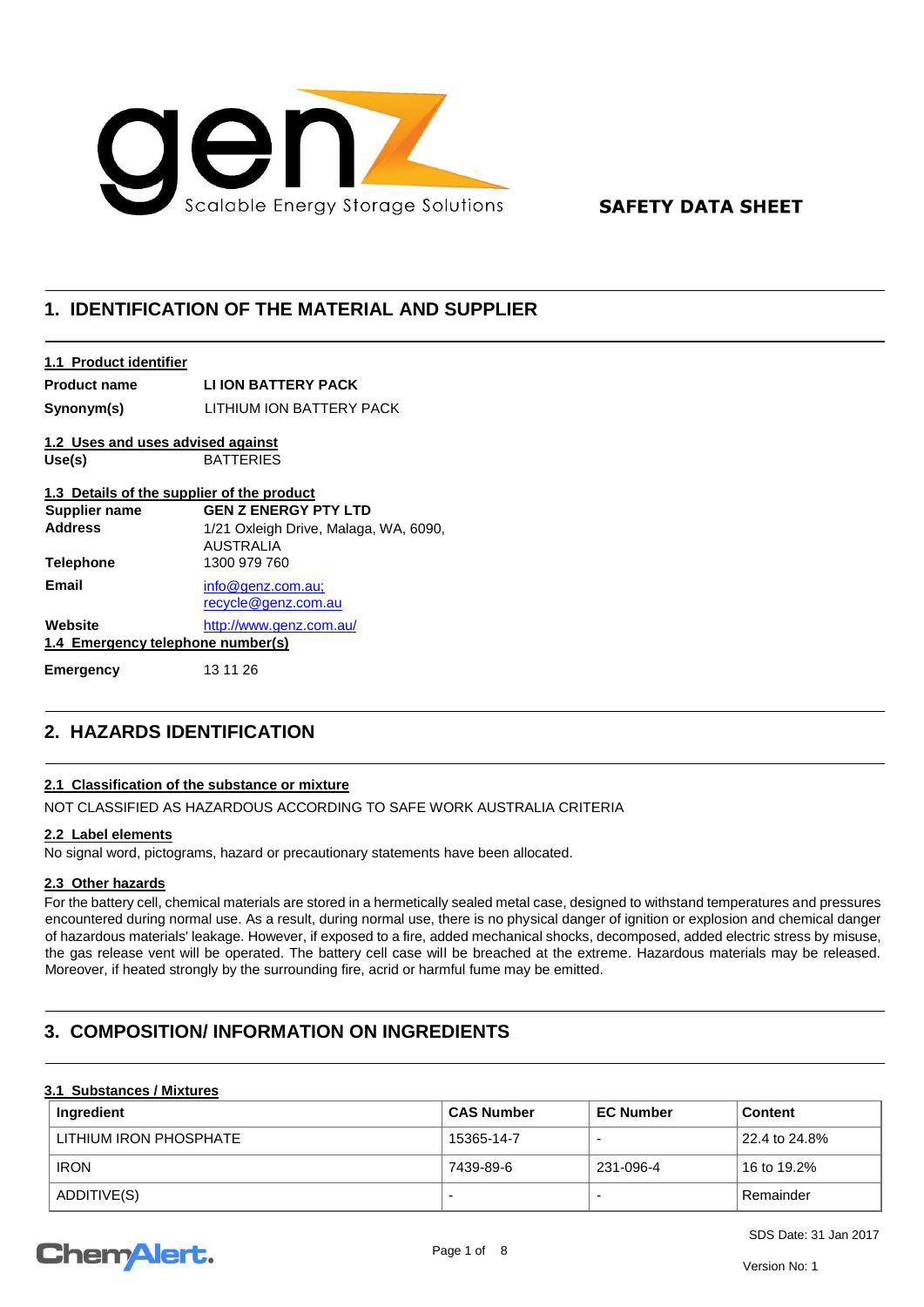| <b>CARBON BLACK</b>                         | 1333-86-4                | 215-609-9 | 12 to 13.2% |
|---------------------------------------------|--------------------------|-----------|-------------|
| 2,5-FURANDIONE, POLYMER WITH ETHENYLBENZENE | 9011-13-6                |           | 4.5 to 9.3% |
| <b>COPPER</b>                               | 7440-50-8                | 231-159-6 | 7.2 to 8%   |
| ETHYL METHYL CARBONATE                      | 623-53-0                 |           | 4 to 5.6%   |
| POLYBUTADIENE, PHENYL TERMINATED            | 25038-44-2               |           | 1.6 to 4.7% |
| CARBONIC ACID, DIMETHYL ESTER               | 616-38-6                 | 210-478-4 | 2.4 to 2.9% |
| POLYVINYL CHLORIDE (PVC)                    | 9002-86-2                | 618-338-8 | 2%          |
| LITHIUM HEXAFLUORO PHOSPHATE                | 21324-40-3               | 244-334-7 | 1.2 to 1.4% |
| POLYVINYL ACETATE COPOLYMER                 | 24937-78-8               | 607-457-0 | 0.1%        |
| <b>ALUMINIUM FOIL</b>                       | 7429-90-5                |           | 3.2 to 3.6% |
| ETHYLENE CARBONATE                          | $\overline{\phantom{a}}$ |           | 2 to 2.4%   |
| <b>POLYPROPYLENE</b>                        | 9003-07-0                | 618-352-4 | 1.6 to 2.4% |
| NICKEL HYDRIDE                              | 14332-32-2               |           | 0.9%        |
| POLYVINYLIDENE FLUORIDE                     | 24937-79-9               | 607-458-6 | 0.7 to 0.9% |
| STYRENE - BUTADIENE COPOLYMER               | 9003-55-8                | 618-370-2 | 0.3 to 0.4% |
| CARBOXYMETHYL CELLULOSE                     | 9000-11-7                |           | 0.2%        |

### **4. FIRST AID MEASURES**

#### **4.1 Description of first aid measures**

**Eye** Exposure is considered unlikely unless casing is damaged. Flush gently with running water. Seek medical attention if irritation develops. **Inhalation** Exposure is considered unlikely. Due to product form / nature of use, an inhalation hazard is not anticipated. Skin Exposure is considered unlikely unless casing is damaged. Gently flush affected areas with water. Seek medical attention if irritation develops. **Ingestion** For advice, contact a Poisons Information Centre on 13 11 26 (Australia Wide) or a doctor (at once). If swallowed, do not induce vomiting. Ingestion is considered unlikely due to product form. **First aid facilities** Eye wash facilities should be available.

**4.2 Most important symptoms and effects, both acute and delayed**

Adverse effects not expected from this product. Exposure to battery contents may cause irritation and potential burns.

**4.3 Immediate medical attention and special treatment needed** 

Treat symptomatically.

### **5. FIRE FIGHTING MEASURES**

#### **5.1 Extinguishing media**

Dry agent. Do NOT use water. Prevent contamination of drains and waterways.

#### **5.2 Special hazards arising from the substance or mixture**

Contents react with water. May explode if exposed to high temperatures due to pressure build up in battery casing. Lithium may burn in a fire situation and may be ejected from the battery. Damaged cells may evolve toxic and flammable vapours.

### **5.3 Advice for firefighters**

Evacuate area and contact emergency services. Toxic gases may be evolved in a fire situation. Remain upwind and notify those downwind of hazard. Wear full protective equipment including Self Contained Breathing Apparatus (SCBA) when combating fire. Use waterfog to cool intact containers and nearby storage areas.

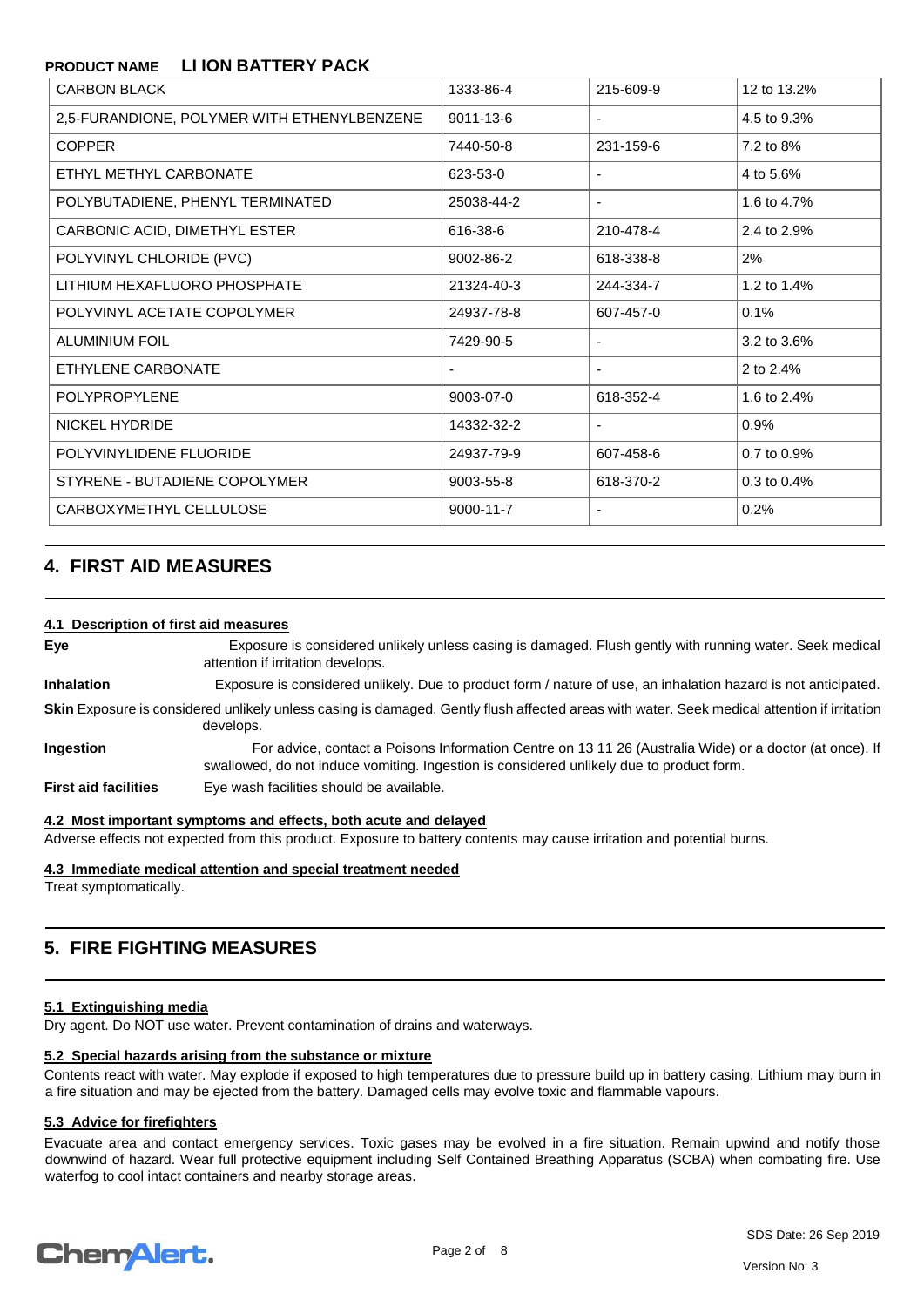### **5.4 Hazchem code**

#### 4W

- 4 Dry Agent (water MUST NOT be allowed to come into contact with substance).
- W Risk of violent reaction or explosion. Wear liquid-tight chemical protective clothing and breathing apparatus. Contain spill and run-off.

### **6. ACCIDENTAL RELEASE MEASURES**

### **6.1 Personal precautions, protective equipment and emergency procedures** Wear

Personal Protective Equipment (PPE) as detailed in section 8 of the SDS.

#### **6.2 Environmental precautions**

Prevent product from entering drains and waterways.

#### **6.3 Methods of cleaning up**

If spilt, collect and reuse where possible. If battery is broken or damaged, absorb liquid with sand or similar. Contain spillage, then collect and place in suitable containers for disposal. CAUTION: Avoid exposure to contents.

#### **6.4 Reference to other sections**

See Sections 8 and 13 for exposure controls and disposal.

### **7. HANDLING AND STORAGE**

#### **7.1 Precautions for safe handling**

Before use carefully read the product label. Use of safe work practices are recommended to avoid eye or skin contact and inhalation. Observe good personal hygiene, including washing hands before eating. Prohibit eating, drinking and smoking in contaminated areas.

#### **7.2 Conditions for safe storage, including any incompatibilities**

Store tightly sealed in a cool, dry, well ventilated area, removed from water, incompatible substances, heat or ignition sources and foodstuffs. Ensure containers are adequately labelled, protected from physical damage and sealed when not in use. Check regularly for leaks or spills.

### **7.3 Specific end use(s)**

No information provided.

## **8. EXPOSURE CONTROLS / PERSONAL PROTECTION**

#### **8.1 Control parameters Exposure standards**

|                                 | <b>Reference</b> | <b>TWA</b> |                   | <b>STEL</b> |                   |
|---------------------------------|------------------|------------|-------------------|-------------|-------------------|
| Ingredient                      |                  | ppm        | mg/m <sup>3</sup> | ppm         | mg/m <sup>3</sup> |
| Carbon black                    | SWA (AUS)        | --         | 3                 |             | --                |
| Copper (fume)                   | SWA (AUS)        | $-$        | 0.2               | --          | --                |
| Copper, dusts & mists (as Cu)   | SWA (AUS)        | --         |                   |             |                   |
| Fluorides, as F                 | SWA (AUS)        | --         | 2.5               | --          | --                |
| Iron oxide fume (Fe2O3) (as Fe) | SWA (AUS)        | --         | 5                 | --          | --                |
| Iron salts, soluble, as Fe      | SWA (AUS)        | --         |                   |             |                   |

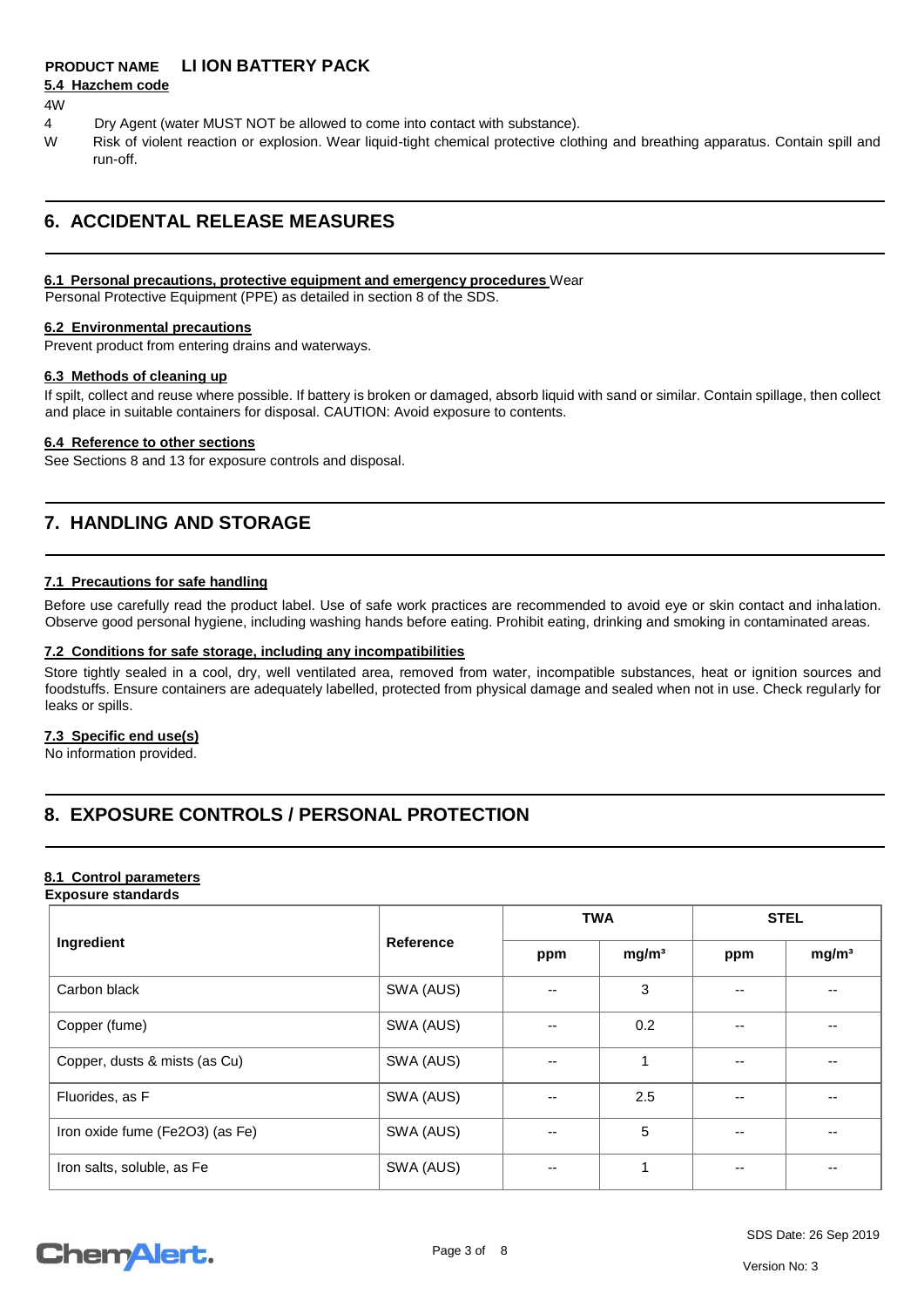| $\cdots$<br>Vinyl<br>acetate | SWA (AUS) | יי | n r<br>ູບບ | 20 | $\overline{\phantom{a}}$ |
|------------------------------|-----------|----|------------|----|--------------------------|
| <b>Riological limits</b>     |           |    |            |    |                          |

| <b>DIVIUYILAI IIIIIIIII</b> |                    |                      |                  |  |  |
|-----------------------------|--------------------|----------------------|------------------|--|--|
| Ingredient                  | <b>Determinant</b> | <b>Sampling Time</b> | <b>BEI</b>       |  |  |
| POLYVINYLIDENE FLUORIDE     | Fluoride in urine  | Prior to shift       | $2 \text{ mg/L}$ |  |  |
|                             | Fluoride in urine  | End of shift         | $\sqrt{3}$ mg/L  |  |  |

Reference: ACGIH Biological Exposure Indices

### **8.2 Exposure controls**

**Engineering controls** Avoid inhalation. Use in well ventilated areas.

**PPE**

**Eye / Face** Not required under normal conditions of use. **Hands** Wear PVC or rubber gloves. **Body** Not required under normal conditions of use. **Respiratory**

Not required under normal conditions of use.

### **9. PHYSICAL AND CHEMICAL PROPERTIES**

#### **9.1 Information on basic physical and chemical properties**

|       | <b>Appearance</b>                                     | SOLID (ENCLOSED)     |
|-------|-------------------------------------------------------|----------------------|
| Odour |                                                       | SLIGHT ODOUR         |
|       | <b>Flammability</b>                                   | <b>NON FLAMMABLE</b> |
|       | <b>Flash point</b>                                    | <b>NOT RELEVANT</b>  |
|       | <b>Boiling point</b>                                  | <b>NOT AVAILABLE</b> |
|       | <b>Melting point</b>                                  | <b>NOT AVAILABLE</b> |
|       | <b>Evaporation rate</b>                               | NOT AVAILABLE        |
| рH    |                                                       | <b>NOT AVAILABLE</b> |
|       | Vapour density                                        | NOT AVAILABLE        |
|       | <b>Specific gravity</b>                               | <b>NOT AVAILABLE</b> |
| 9.1   | Information on basic physical and chemical properties |                      |
|       | Solubility (water)                                    | <b>REACTS</b>        |
|       | Vapour pressure                                       | NOT AVAILABLE        |
|       | <b>Upper explosion limit</b>                          | <b>NOT RELEVANT</b>  |
|       | <b>Lower explosion limit</b>                          | <b>NOT RELEVANT</b>  |
|       | <b>Partition coefficient</b>                          | <b>NOT AVAILABLE</b> |
|       | <b>Autoignition temperature</b>                       | <b>NOT AVAILABLE</b> |
|       | <b>Decomposition temperature</b>                      | NOT AVAILABLE        |
|       | Viscosity                                             | <b>NOT AVAILABLE</b> |
|       | <b>Explosive properties</b>                           | <b>NOT AVAILABLE</b> |
|       | <b>Oxidising properties</b>                           | <b>NOT AVAILABLE</b> |
|       | <b>Odour threshold</b>                                | NOT AVAILABLE        |
|       |                                                       |                      |

### **10. STABILITY AND REACTIVITY**

#### **10.1 Reactivity**

Carefully review all information provided in sections 10.2 to 10.6.

#### **10.2 Chemical stability**

Stable under recommended conditions of storage.

### **10.3 Possibility of hazardous reactions**

Polymerization will not occur.

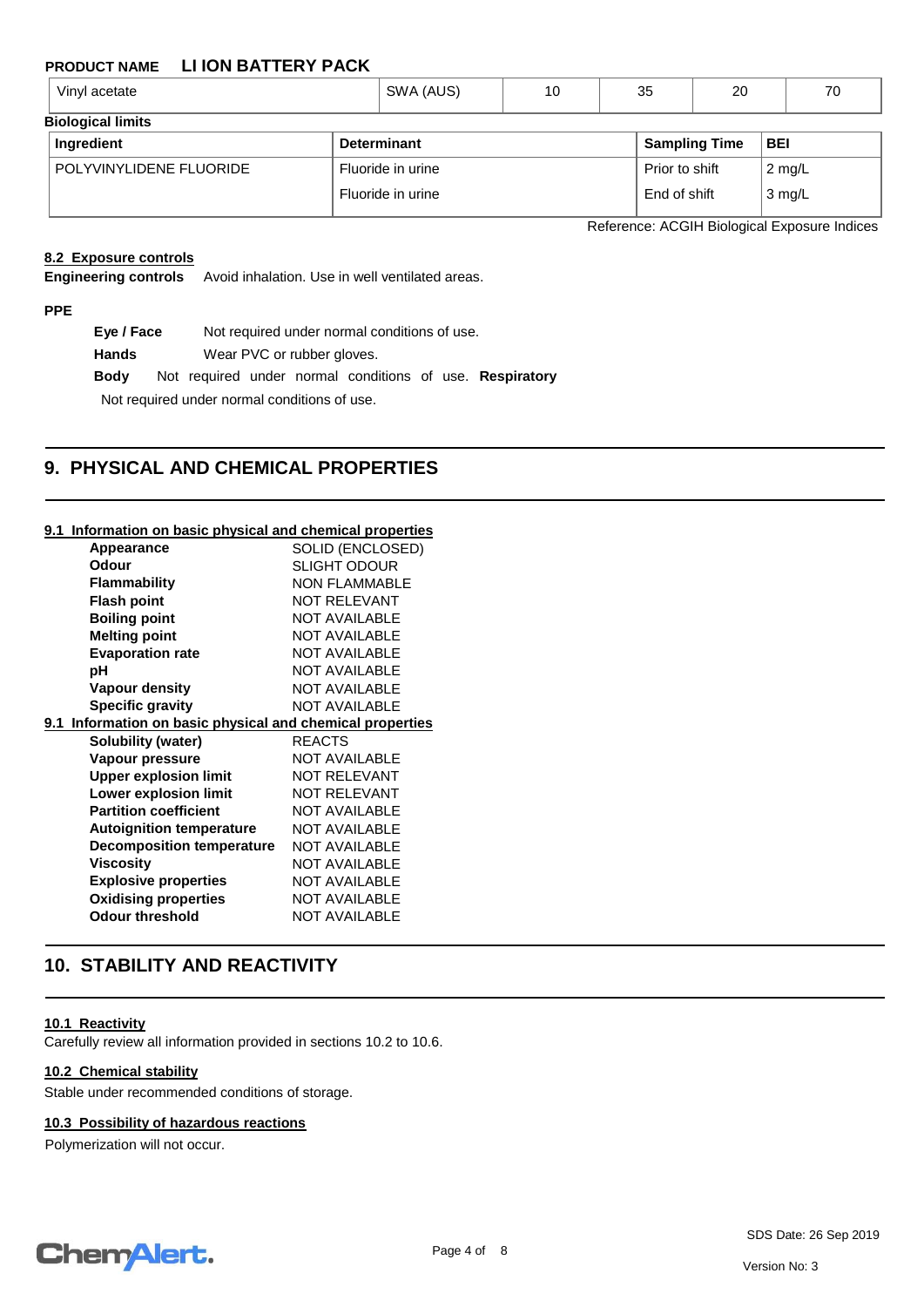#### **10.4 Conditions to avoid**

Heat above 70°C or incinerate. Deform. Mutilate. Crush. Pierce. Disassemble. Recharge. Short circuit. Expose over a long period to humid conditions.

#### **10.5 Incompatible materials**

Battery contents are incompatible with water (evolving flammable gas), oxidising agents (e.g. hypochlorites), acids (e.g. nitric acid), alkalis (e.g. sodium hydroxide), heat and ignition sources.

#### **10.6 Hazardous decomposition products**

May evolve hydrogen and lithium oxides when heated to decomposition.

### **11. TOXICOLOGICAL INFORMATION**

#### **11.1 Information on toxicological effects**

**Acute toxicity** No specific acute toxicity data exists for this product. Batteries consist of a hermetically sealed metallic container containing a number of chemicals and materials of construction that may be hazardous upon release. Over exposure considered unlikely unless battery ruptures and contact with contents occurs. Contents may be harmful.

#### **Information available for the ingredient(s):**

| Ingredient                                     |                                                                                                                                                                                                                                                    | <b>Oral Toxicity (LD50)</b>                                  | <b>Dermal Toxicity (LD50)</b>                                                                                       | <b>Inhalation Toxicity</b><br>(LC50) |
|------------------------------------------------|----------------------------------------------------------------------------------------------------------------------------------------------------------------------------------------------------------------------------------------------------|--------------------------------------------------------------|---------------------------------------------------------------------------------------------------------------------|--------------------------------------|
| <b>IRON</b>                                    |                                                                                                                                                                                                                                                    | 20000 mg/kg (guinea                                          | --                                                                                                                  | --                                   |
| <b>CARBON BLACK</b>                            |                                                                                                                                                                                                                                                    | > 8000 mg/kg (rat)                                           | $\overline{a}$                                                                                                      | --                                   |
| 2,5-FURANDIONE, POLYMER WITH<br>ETHENYLBENZENE |                                                                                                                                                                                                                                                    | 21000 mg/kg (rat)                                            | $\overline{a}$                                                                                                      |                                      |
| <b>COPPER</b>                                  |                                                                                                                                                                                                                                                    | --                                                           | $>$ 2000 mg/kg (rat)                                                                                                | --                                   |
| CARBONIC ACID, DIMETHYL ESTER                  |                                                                                                                                                                                                                                                    | 13000 mg/kg (rat)                                            | $>$ 5000 mg/kg (rabbit)                                                                                             | $-$                                  |
| <b>Skin</b>                                    |                                                                                                                                                                                                                                                    |                                                              | Not classified as a skin irritant unless the battery ruptures. Contact with contents may cause irritation, redness, |                                      |
| Eye                                            | dermatitis and possible burns with prolonged contact.<br>Not classified as an eye irritant unless the battery ruptures. Contact with contents may cause irritation, redness<br>and possible burns with prolonged contact.                          |                                                              |                                                                                                                     |                                      |
| <b>Sensitisation</b>                           |                                                                                                                                                                                                                                                    | Not classified as causing skin or respiratory sensitisation. |                                                                                                                     |                                      |
| <b>Mutagenicity</b>                            |                                                                                                                                                                                                                                                    | No evidence of mutagenic effects.                            |                                                                                                                     |                                      |
| Carcinogenicity                                | No evidence of carcinogenic effects.                                                                                                                                                                                                               |                                                              |                                                                                                                     |                                      |
| <b>Reproductive</b>                            |                                                                                                                                                                                                                                                    | No relevant or reliable studies were identified.             |                                                                                                                     |                                      |
| STOT - single<br>exposure                      | Not classified as causing organ damage from single exposure. Due to the product form and nature of use,<br>exposure to internal contents is not anticipated unless the battery ruptures. Exposure to contents may cause<br>respiratory irritation. |                                                              |                                                                                                                     |                                      |
| <b>STOT</b> - repeated<br>exposure             | Not expected to cause organ effects from repeated exposure. Due to the product form and nature of use,<br>exposure to internal contents is not anticipated unless the battery ruptures.                                                            |                                                              |                                                                                                                     |                                      |
| <b>Aspiration</b>                              | Not relevant.                                                                                                                                                                                                                                      |                                                              |                                                                                                                     |                                      |

### **12. ECOLOGICAL INFORMATION**

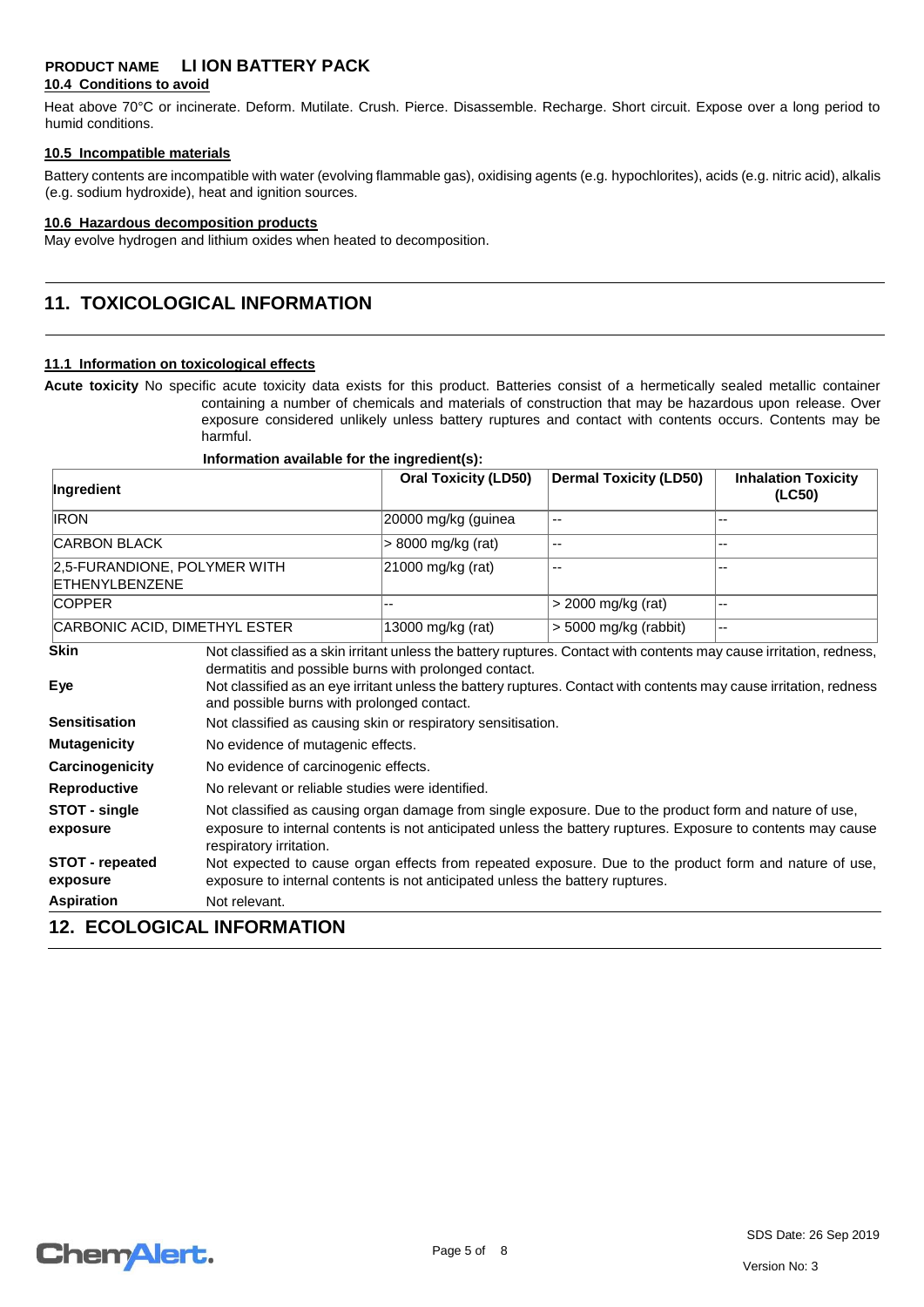#### **12.1 Toxicity**

This product may be hazardous to the environment.

#### **12.2 Persistence and degradability**

This product is not readily biodegradable.

### **12.3 Bioaccumulative potential**

Limited information was available at the time of this review.

### **12.4 Mobility in soil**

This product has low mobility in soil.

#### **12.5 Other adverse effects**

No information provided.

### **13. DISPOSAL CONSIDERATIONS**

#### **13.1 Waste treatment <u>nethods</u>**

**Waste disposal** Reuse or recycle where possible. Return to manufacturer/supplier. manufacturer for additional information. The contact your state EPA or the contact your state EPA or the Legislation **Dispose of in accordance with relevant local legislation.** 

### **14. TRANSPORT INFORMATION**

### **CLASSIFIED AS A DANGEROUS GOOD BY THE CRITERIA OF THE ADG CODE**



|                                               | <b>LAND TRANSPORT (ADG)</b>                                           | <b>SEA TRANSPORT (IMDG / IMO)</b>                                     | AIR TRANSPORT (IATA / ICAO)                                           |  |
|-----------------------------------------------|-----------------------------------------------------------------------|-----------------------------------------------------------------------|-----------------------------------------------------------------------|--|
| 14.1 UN Number                                | 3480                                                                  | 3480                                                                  | 3480                                                                  |  |
| 14.2<br><b>Proper</b><br><b>Shipping Name</b> | LITHIUM ION BATTERIES<br>(including lithium ion polymer<br>batteries) | LITHIUM ION BATTERIES<br>(including lithium ion polymer<br>batteries) | LITHIUM ION BATTERIES<br>(including lithium ion polymer<br>batteries) |  |
| 14.3<br>Transport<br>hazard class             | 9                                                                     | 9                                                                     | 9                                                                     |  |
| 14.4 Packing Group                            |                                                                       | Ш                                                                     | Ш                                                                     |  |
| 14.5 Environmental hazards                    |                                                                       |                                                                       |                                                                       |  |

Not a Marine Pollutant

### **14.6 Special precautions for user**

**Hazchem code 4W** 

# Chem Alert.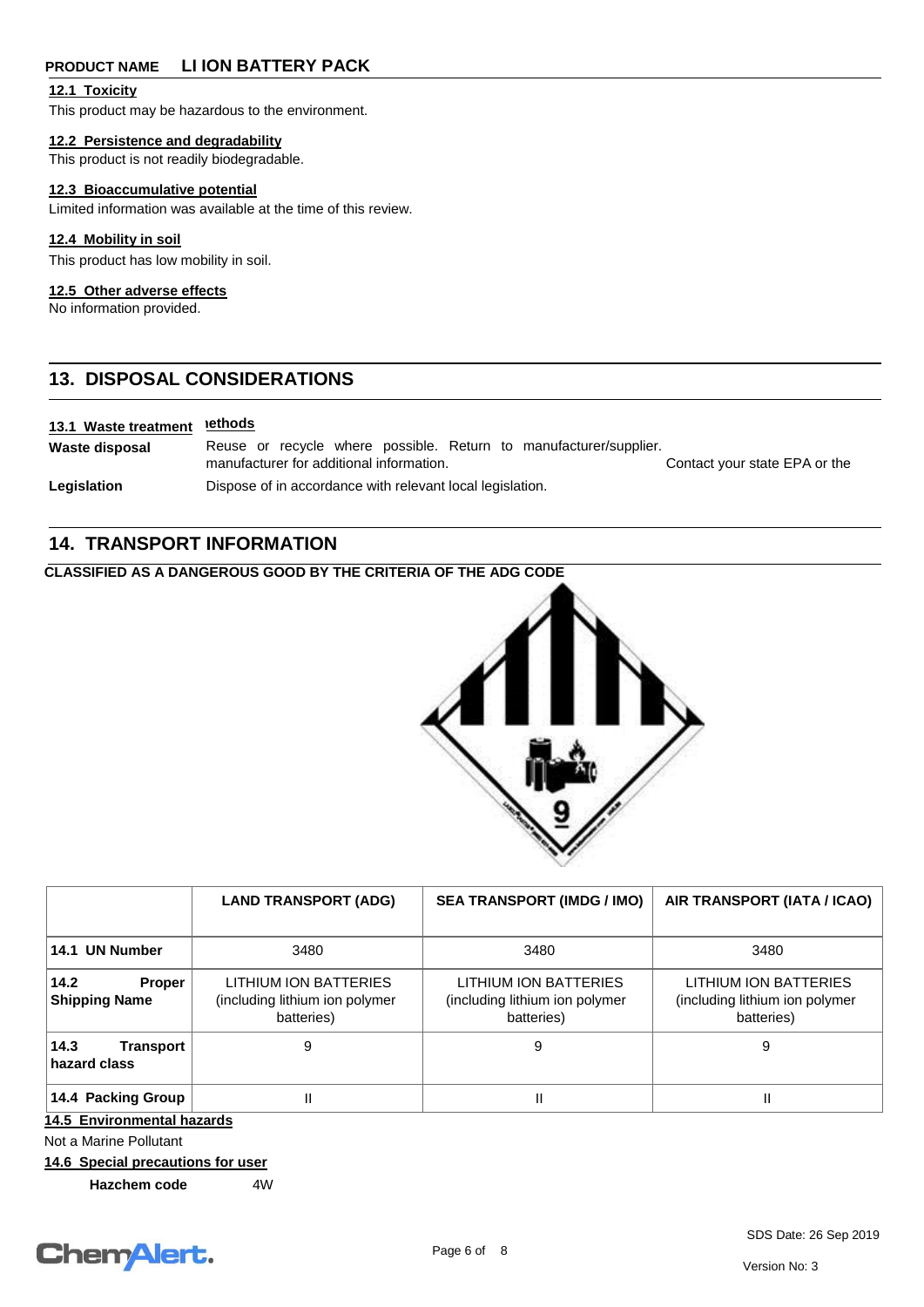### **15. REGULATORY INFORMATION**

#### **15.1 Safety, health and environmental regulations/legislation specific for the substance or mixture**

Poison schedule A poison schedule number has not been allocated to this product using the criteria in the Standard for the Uniform Scheduling of Medicines and Poisons (SUSMP). **Classifications** Safework Australia criteria is based on the Globally Harmonised System (GHS) of Classification and Labelling of Chemicals.

The classifications and phrases listed below are based on the Approved Criteria for Classifying Hazardous Substances [NOHSC: 1008(2004)]. **Hazard codes** None allocated.

**Risk phrases** None allocated.

**Safety phrases** None allocated.

**Inventory listing(s) AUSTRALIA: AICS (Australian Inventory of Chemical Substances)**  All components are listed on AICS, or are exempt.

### **16. OTHER INFORMATION**

EXPOSURE STANDARDS - TIME WEIGHTED AVERAGES: Exposure standards are established on the premise of an 8 hour work period of normal intensity, under normal climatic conditions and where a 16 hour break between shifts exists to enable the body to eliminate absorbed contaminants. In the following circumstances, exposure standards must be reduced: Strenuous work conditions; hot, humid climates; high altitude conditions; extended shifts (which increase the exposure period and shorten the period of recuperation).

WORKPLACE CONTROLS AND PRACTICES: Unless a less toxic chemical can be substituted for a hazardous substance, ENGINEERING CONTROLS are the most effective way of reducing exposure. The best protection is to enclose operations and/or provide local exhaust ventilation at the site of chemical release. Isolating operations can also reduce exposure. Using respirators or protective equipment is less effective than the controls mentioned above, but is sometimes necessary.

#### PERSONAL PROTECTIVE EQUIPMENT GUIDELINES:

The recommendation for protective equipment contained within this report is provided as a guide only. Factors such as form of product, method of application, working environment, quantity used, product concentration and the availability of engineering controls should be considered before final selection of personal protective equipment is made.

#### HEALTH EFFECTS FROM EXPOSURE:

It should be noted that the effects from exposure to this product will depend on several factors including: form of product; frequency and duration of use; quantity used; effectiveness of control measures; protective equipment used and method of application. Given that it is impractical to prepare a report which would encompass all possible scenarios, it is anticipated that users will assess the risks and apply control methods where appropriate.